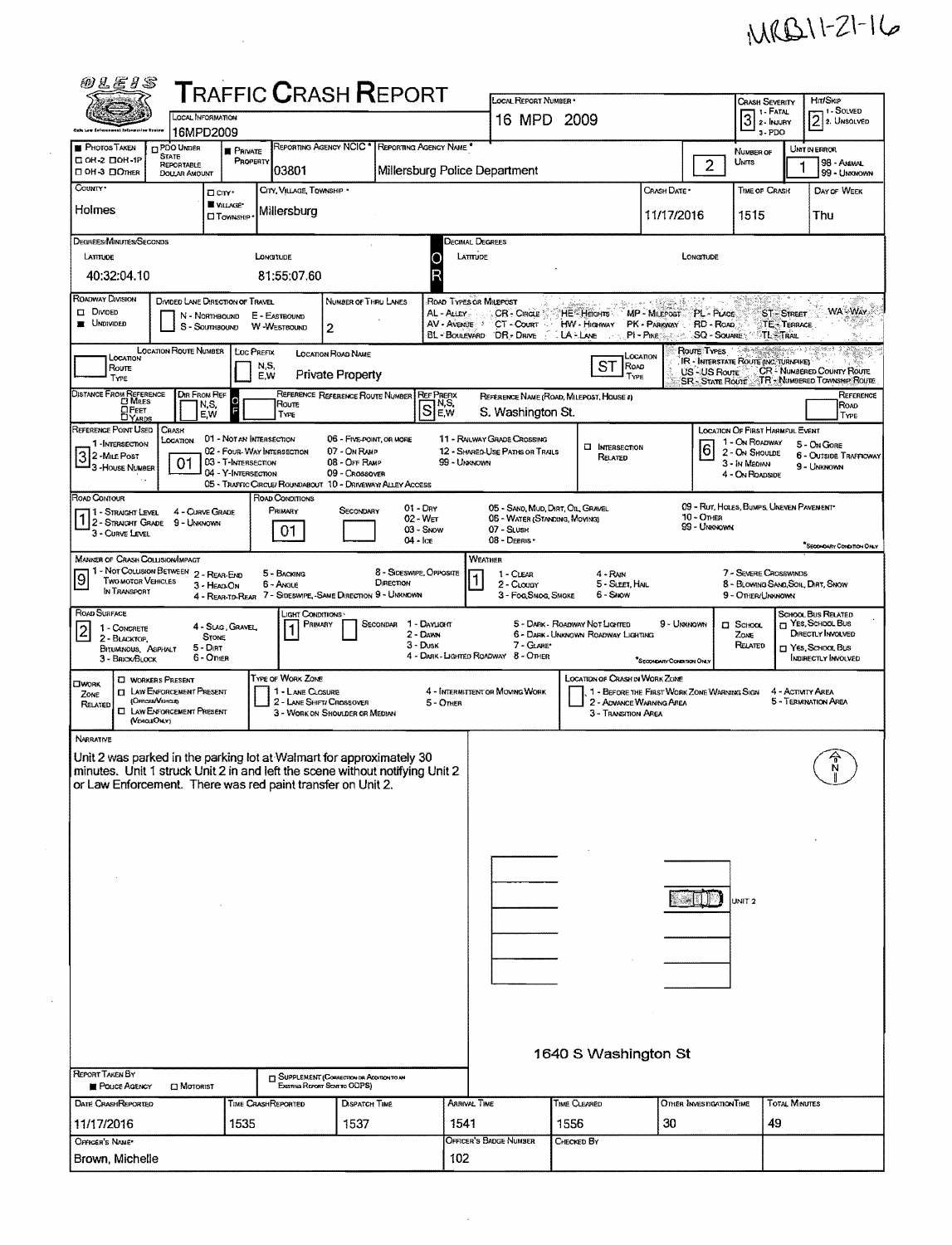|                                                                                                                                                                                 | <b>NIT</b>                                                                                                                                                                                                                                                                                        |                                                                                                                                                                            |                                                                                                                                                                                                                                                                                                                                                                                                       |                                                                                                                                                                                                                                                         |                                                                                                                                                                                                                 |                                                                                                                                              |                                                                                                                                  |                                                                                                                                                                                                                                                                                                                                                                                                             |  |
|---------------------------------------------------------------------------------------------------------------------------------------------------------------------------------|---------------------------------------------------------------------------------------------------------------------------------------------------------------------------------------------------------------------------------------------------------------------------------------------------|----------------------------------------------------------------------------------------------------------------------------------------------------------------------------|-------------------------------------------------------------------------------------------------------------------------------------------------------------------------------------------------------------------------------------------------------------------------------------------------------------------------------------------------------------------------------------------------------|---------------------------------------------------------------------------------------------------------------------------------------------------------------------------------------------------------------------------------------------------------|-----------------------------------------------------------------------------------------------------------------------------------------------------------------------------------------------------------------|----------------------------------------------------------------------------------------------------------------------------------------------|----------------------------------------------------------------------------------------------------------------------------------|-------------------------------------------------------------------------------------------------------------------------------------------------------------------------------------------------------------------------------------------------------------------------------------------------------------------------------------------------------------------------------------------------------------|--|
|                                                                                                                                                                                 |                                                                                                                                                                                                                                                                                                   |                                                                                                                                                                            |                                                                                                                                                                                                                                                                                                                                                                                                       |                                                                                                                                                                                                                                                         | <b>LOCAL REPORT NUMBER</b><br>16 MPD 2009                                                                                                                                                                       |                                                                                                                                              |                                                                                                                                  |                                                                                                                                                                                                                                                                                                                                                                                                             |  |
|                                                                                                                                                                                 |                                                                                                                                                                                                                                                                                                   |                                                                                                                                                                            |                                                                                                                                                                                                                                                                                                                                                                                                       |                                                                                                                                                                                                                                                         |                                                                                                                                                                                                                 |                                                                                                                                              |                                                                                                                                  |                                                                                                                                                                                                                                                                                                                                                                                                             |  |
| Unit Number<br>OWNER ADDRESS: CITY, STATE, ZIP                                                                                                                                  | OWNER NAME: LAST, FIRST, MIDDLE ( C SAME AS DRIVER )<br><b>CISAME AS DRIVER</b> )                                                                                                                                                                                                                 |                                                                                                                                                                            |                                                                                                                                                                                                                                                                                                                                                                                                       |                                                                                                                                                                                                                                                         | OWNER PHONE NUMBER                                                                                                                                                                                              |                                                                                                                                              | <b>DAMAGE SCALE</b><br>1 - None                                                                                                  | Damage Area<br>FRONT<br>п<br>σ                                                                                                                                                                                                                                                                                                                                                                              |  |
| .OH<br>LP STATE                                                                                                                                                                 | <b>LICENSE PLATE NUMBER</b>                                                                                                                                                                                                                                                                       |                                                                                                                                                                            | VEHICLE IDENTIFICATION NUMBER                                                                                                                                                                                                                                                                                                                                                                         |                                                                                                                                                                                                                                                         |                                                                                                                                                                                                                 | # Occupants                                                                                                                                  | 2 - Minon                                                                                                                        | $\Box$<br>а                                                                                                                                                                                                                                                                                                                                                                                                 |  |
| VEHICLE YEAR<br>Ω                                                                                                                                                               | <b>VEHICLE MAKE</b>                                                                                                                                                                                                                                                                               |                                                                                                                                                                            | VEHICLE MODEL                                                                                                                                                                                                                                                                                                                                                                                         |                                                                                                                                                                                                                                                         | VEHICLE COLOR                                                                                                                                                                                                   | 0                                                                                                                                            | 3 - FUNCTIONAL<br>4 - DISABLING                                                                                                  |                                                                                                                                                                                                                                                                                                                                                                                                             |  |
| Proof of<br>α<br>INSURANCE<br>SHOWN                                                                                                                                             | INSURANCE COMPANY                                                                                                                                                                                                                                                                                 |                                                                                                                                                                            | POLICY NUMBER                                                                                                                                                                                                                                                                                                                                                                                         | Towed By                                                                                                                                                                                                                                                |                                                                                                                                                                                                                 |                                                                                                                                              | 9 - UNKNOWN                                                                                                                      | σ<br>o<br>$\Box$                                                                                                                                                                                                                                                                                                                                                                                            |  |
| Carrier Name, Address, City, State, Zip                                                                                                                                         |                                                                                                                                                                                                                                                                                                   |                                                                                                                                                                            |                                                                                                                                                                                                                                                                                                                                                                                                       |                                                                                                                                                                                                                                                         |                                                                                                                                                                                                                 |                                                                                                                                              |                                                                                                                                  | CARRIER PHONE                                                                                                                                                                                                                                                                                                                                                                                               |  |
| US DOT<br>HM PLACARD ID NO.<br>HM CLASS<br><b>NUMBER</b>                                                                                                                        | <b>VEHICLE WEIGHT GVWR/GCWR</b><br>1 - LESS THAN OR EQUAL TO 10x LBS<br>2 - 10,001 To 26,000 k LBS<br>3 - MORE THAN 26,000K LBS.<br><b>HAZARDOUS MATERIAL</b><br>$\Box$ Related                                                                                                                   |                                                                                                                                                                            | Cargo Body Type<br>01 - No CARGO BODY TYPE/NOT APPLICABL 09 - POLE<br>99<br>02 - Busy Van (9-15 Seats, Inc Driver)<br>03 - Bus (16+ Seats, INC DRIVER)<br>04 - VEHICLE TOWING ANOTHER VEHICLE<br>05 - LOGGING<br>06 - INTERMODAL CONTAINER CHASIS<br>07 - CARGO VAN/ENCLOSED BOX<br>08 - Grain, Chips, Gravel                                                                                         | 10 - CARGO TANK<br>11 - FLAT BED<br>$12 -$ Duse<br>13 - CONCRETE MIXER<br>15 - GARBAGE REFUSE<br>99 - OTHER/UNKNOWN                                                                                                                                     | 14 - AUTO TRANSPORTER                                                                                                                                                                                           | <b>TRAFFICWAY DESCRIPTION</b><br>5 - ONE-WAY TRAFFICWAY<br><b>HIT / SKIP UNIT</b>                                                            | 1 - Two Way, Not Divided<br>4 - TWO-WAY, DIVIDED, POSITIVE MEDIANBARRIER                                                         | 2 - Two-Way, Not Divided, Continuous LEFT TURN LANE<br>3 - Two WAY, DMOED, UNPROTECTED (PAINTED OR GRASS > AFT.) MEDIA                                                                                                                                                                                                                                                                                      |  |
| NON-MOTORIST LOCATION PRIOR TO IMPACT<br>06 - BICYCLE LANE<br>08 - Sidewalk<br>10 - DRIVE WAY ACCESS<br>99 - OTHER/UNKNOWN :                                                    | 01 - INTERSECTION - MARKED CROSSWAL<br>02 - INTERSECTION - NO CROSSWALK<br>03 - INTERSECTION OTHER<br>04 - MIDBLOCK - MARKED CROSSWALK<br>05 - TRAVEL LANE - OTHER LOCATION<br>07 - Shoulder/Roadside<br>09 - MEDIAN CROSSING ISLAND<br>11 - SHARED-USE PATH OR TRAIL<br>12 - NON-TRAFFICWAY AREA | TYPE OF USE<br>1 - PERSONAL<br>2 - COMMERCIAL<br>3 - GOVERNMENT<br><b>IN EMERGENCY</b><br>RESPONSE                                                                         | UNIT TYPE<br>99<br>01 - Sua COMPACT<br>02 - COMPACT<br>99 - UNKNOWN 03 - MID SIZE<br>OR HIT/SKIP<br>04 - FULL SIZE<br>05 - MINIVAN<br>06 - Sport Unuty Vehicle<br>07 - PICKUP<br>08 - VAN<br>09 - MOTORCYCLE<br>10 - MOTORIZED BICYCLE<br>11 - SNOWMOBILE/ATV<br>12 - OTHER PASSENGER VEHICLE                                                                                                         |                                                                                                                                                                                                                                                         | 14 - SINGLE UNIT TRUCK: 3+ AXLES<br>15 - SINGLE UNIT TRUCK/ TRAILER<br>16 - TRUCK/TRACTOR (BOSTAIL)<br>17 - Tractor/Semi-Trailer<br>18 - TRACTOR/DOUBLE<br>19 - TRACTOR/TRIPLES<br>20 - OTHER MEDIHEAVY VEHICLE | HASHM PLACARD                                                                                                                                | <b>NON-MOTORIST</b>                                                                                                              | PASSENGER VEHICLES (LESS THAN SPASSENGERS MEDIHEAVY TRUCKS OR COMBO UNTS > 10K LBS BUS/VAN/LIMO(S OR MORE INCLUDING DRIVER)<br>13 - SINGLE UNIT TRUCK OR VAN 2AXLE, 6 TIRES 21 - BUS/VAN (9-15 SEATS, INC DRIVER)<br>22 - BUS (16+ Seats, Inc. Dravers)<br>23 - ANIMAL WITH RIDER<br>24 - ANIMAL WITH BUGGY, WAGON, SURREY<br>25 - BIOYCLE/PEDACYCLIST<br>26 - PEDESTRIAN SKATER<br>27 - OTHER NON-MOTORIST |  |
| Special Function 01 - None<br>$02 - T_Ax_1$                                                                                                                                     | 03 - RENTAL TRUCK (OVER 10K LBS)<br>04 - BUS - SCHOOL (PUBLIC OR PRIVATE) 12 - MILITARY<br>05 - Bus - Transit<br>06 - Bus - Charter<br>07 - Bus - SHUTTLE<br>08 - Bus - OTHER                                                                                                                     | 09 - AMBULANCE<br>$10 -$ Fire<br>11 - HIGHWAY/MAINTENANCE<br>$13 -$ Pouce<br>14 - Pusuc Uttury<br>15 - OTHER GOVERNMENT<br>16 - CONSTRUCTION EQIP.                         | 17 - FARM VEHICLE<br>18 - FARM EQUIPMENT<br>19 - MOTORHOME<br>20 - GOLF CART<br>$21 -$ Train<br>22 - OTHER (EXPLANIN NARRATIVE)                                                                                                                                                                                                                                                                       | <b>MOST DAMAGED AREA</b><br>$01 - None$<br>99<br>03 - Right Front<br>IMPACT ARE 04 - RIGHT SIDE<br>05 - Right Rear<br>99<br>06 - REAR CENTER<br>07 - LEFT REAR                                                                                          | 02 - CENTER FRONT                                                                                                                                                                                               | 08 - LEFT SIDE<br>09 - LEFT FRONT<br>10 - TOP AND WINDOWS<br>11 - UNDERCARRIAGE<br>12 - LOAD/TRAILER<br>13 - TOTAL (ALL AREAS)<br>14 - OTHER | 99 - UNKNOWN                                                                                                                     | ACTION<br>1 - NON-CONTACT<br>Ι9<br>2 - Non-Comston<br>3 - STRIKING<br>4 - STRUCK<br>5 - Striking/Striuck<br>9 - UNKNOWN                                                                                                                                                                                                                                                                                     |  |
| PRE-CRASH ACTIONS<br>99<br>99 - UNKNOWN                                                                                                                                         | MOTORIST<br>01 - STRAIGHT AHEAD<br>02 - BACKING<br>03 - CHANGING LANES<br>04 - OVERTAKING PASSING<br>05 - MAKING RIGHT TURN<br>06 - MAKING LEFT TURN                                                                                                                                              | 07 - MAKING U-TURN<br>08 - ENTERING TRAFFIC LANE<br>09 - LEAVING TRAFFIC LANE<br>10 - PARKED<br>11 - SLOWING OR STOPPED IN TRAFFIC<br>12 - DRIVERLESS                      | 13 - Negotiating a Curve<br>14 - OTHER MOTORIST ACTIO                                                                                                                                                                                                                                                                                                                                                 | Non-MOTORIST                                                                                                                                                                                                                                            | 15 - ENTERING OR CROSSING SPECIFIED LOCATIO<br>16 - WALKING RUNNING, JOGGING, PLAYING, CYCLING<br>17 - WORKING<br>18 - PUSHING VEHICLE<br>19 - APPROACHING OR LEAVING VEHICLE<br>20 - Standing                  |                                                                                                                                              |                                                                                                                                  | 21 - OTHER NON-MOTORIST ACTION                                                                                                                                                                                                                                                                                                                                                                              |  |
| <b>CONTRIBUTING CIRCUMSTANCE</b><br>PRIMARY<br>21<br>SECONDARY<br>99 - UNKNOWN                                                                                                  | MOTORIST<br>01 - None<br>02 - FALURE TO YIELD<br>03 - RAN RED LIGHT<br>04 - RAN Stop Stan<br>05 - Exceeded Speed Limit<br>06 - UNSAFE SPEED<br>07 - IMPROPER TURN<br>08 - LEFT OF CENTER<br>09 - FOLLOWED TOO CLOSELY/ACDA<br>10 - IMPROPER LANE CHANGE<br><b>PASSING OFF ROAD</b>                |                                                                                                                                                                            | 11 - IMPROPER BACKING<br>12 - IMPROPER START FROM PARKED POSITION<br>13 - STOPPED OR PARKED LLEGALLY<br>14 - OPERATING VEHICLE IN NEGLIGENT MANNER<br>15 - SWERING TO AVOID (DUE TO EXTERNAL CONDITIONS)<br>16 - WRONG SIDE/WRONG WAY<br>17 - FALURE TO CONTROL<br>18 - Vision Oastruction<br>19 - Operating Defective Equipment<br>20 - LOAD SHIFTING/FALLING/SPILLING<br>21 - OTHER IMPROPER ACTION | NON-MOTORIST<br>$22 - None$<br>23 - IMPROPER CROSSING<br>24 - DARTING<br>26 - FALURE TO YIELD RIGHT OF WAY<br>27 - NOT VISIBLE (DARK CLOTHING)<br>28 - INATTENTIVE<br>/SIGNALS/OFFICER<br>30 - WRONG SIDE OF THE ROAD<br>31 - OTHER NON-MOTORIST ACTION | 25 - LYING AND/OR LLEGALLY IN ROADWAY<br>29 - FAILURE TO OBEY TRAFFIC SIGNS                                                                                                                                     |                                                                                                                                              | VEHICLE DEFECTS                                                                                                                  | 01 - TURN SIGNALS<br>02 - HEAD LAMPS<br>03 - TAIL LAMPS<br>04 - BRAKES<br>05 - STEERING<br>06 - TIRE BLOWOUT<br>07 - WORN OR SUCK TIRES<br>08 - TRAILER EQUIPMENT DEFECTIVE<br>09 - MOTOR TROUBLE<br>10 - DISABLED FROM PRIOR ACCIDENT<br>11 - OTHER DEFECTS                                                                                                                                                |  |
| <b>SEQUENCE OF EVENTS</b><br>21<br>FIRST<br>$\vert$ 1<br><b>HARMFUL</b><br>EVENT                                                                                                | Most<br>HARMFUL <sup>1</sup><br>EVENT                                                                                                                                                                                                                                                             | 5<br>6<br>99 - UNKNOWN                                                                                                                                                     | <b>NON-COLLISION EVENTS</b><br>01 - Overturn/Rollover<br>02 - FIRE/EXPLOSION<br>03 - IMMERSION<br>04 - Jackkanfe<br>COLLISION WITH EIXED, OBJECT                                                                                                                                                                                                                                                      | <b>06 - EQUIPMENT FAILURE</b><br>05 - CARGO/EOU/PMENT LOSS OR SHIFT 09 - RAN OFF ROAD LEFT                                                                                                                                                              | (BLOWN TIRE, BRAKE FAILURE, ETC)<br>07 - SEPARATION OF UNITS<br>08 - RAN OFF ROAD RIGHT                                                                                                                         |                                                                                                                                              | 10 - Cross Median<br>11 - Cross Center Line<br>OPPOSITE DIRECTION OF TRAVEL<br>12 - Downhill Runaway<br>13 - OTHER NON-COLLISION |                                                                                                                                                                                                                                                                                                                                                                                                             |  |
| 14 - PEDESTRIAN<br>15 - PEDALCYCLE<br>16 - RAILWAY VEHICLE (TRAIN, ENGINE)<br>17 - ANNAL - FARM<br>18 - Animal - Deer<br>19 - ANIMAL - OTHER<br>20 - MOTOR VEHICLE IN TRANSPORT | COLLISION WITH PERSON, VEHICLE OR OBJECT NOT FIXED<br><b>MOTOR VEHICLE</b>                                                                                                                                                                                                                        | 21 - PARKED MOTOR VEHICLE<br>22 - WORK ZONE MAINTENANCE EQUIPMENT<br>23 - STRUCK BY FALLING, SHIFTING CARGO<br>OR ANYTHING SET IN MOTION BY A<br>24 - OTHER MOVABLE OBJECT | 26 - BRIDGE OVERHEAD STRUCTURE<br>27 - BRIDGE PIER OR ABUTMENT<br>28 - BRIDGE PARAPET<br>29 - Bridge Rail<br>30 - GUARDRAIL FACE<br>31 - GUARDRAILEND<br>32 - PORTABLE BARRIER                                                                                                                                                                                                                        | 25 - Impact Attenuator/Crash Cushion33 - Median Cable Barrier<br>37 - TRAFFIC SIGN POST<br>40 - UTIUTY POLE                                                                                                                                             | 34 - MEDIAN GUARDRAIL BARRIER<br>35 - MEDIAN CONCRETE BARRIER<br>36 - MEDIAN OTHER BARRIER<br>38 - Overhead Sign Post<br>39 - LIGHT/LUMINARIES SUPPORT                                                          | 42 - CULVERT<br>43 - Cuna<br>44 - Олтсн<br>46 - FENCE<br>47 - MAILBOX                                                                        | 41 - OTHER POST, POLE<br>OR SUPPORT<br>45 - EMBANKMENT                                                                           | <b>48 - TREE</b><br>49 - FIRE HYDRANT<br>50 - WORK ZONE MAINTENANCE<br>EQUIPMENT<br>51 - WALL, BUILDING, TUNNEL<br>52 - OTHER FIXED OBJECT                                                                                                                                                                                                                                                                  |  |
| UNIT SPEED<br><b>CI STATED</b><br><b>D</b> ESTIMATED                                                                                                                            | Posted Speed<br><b>TRAFFIC CONTROL</b><br>12                                                                                                                                                                                                                                                      | 01 - No CONTROLS<br>02 - S TOP SIGN<br>03 - YIELD SIGN<br>04 - TRAFFIC SIGNAL<br>05 - TRAFFIC FLASHERS<br>06 - SCHOOL ZONE                                                 | 07 - RAILROAD CROSSBUCKS<br>08 - RALROAD FLASHERS<br>09 - RALROAD GATES<br>10 - COSTRUCTION BARRICADE<br>11 - PERSON (FLAGGER, OFFICER<br><b>12 - PAVEMENT MARKINGS</b>                                                                                                                                                                                                                               | 13 - Crosswalk LINES<br>14 - WALK/DON'T WALK<br>$15 - O$ THER<br>16 - Not Reported                                                                                                                                                                      | UNIT DIRECTION<br>FROM                                                                                                                                                                                          | Τo<br>19<br>19                                                                                                                               | 1 - North<br>2 - South<br>3 - East<br>4 - WEST                                                                                   | 9 - UNKNOWN<br>5 - NORTHEAST<br><b>6 - NORTHWEST</b><br>7 - SOUTHEAST<br>8 - Southmest                                                                                                                                                                                                                                                                                                                      |  |

 $\mathcal{L}^{\text{max}}_{\text{max}}$ 

 $\label{eq:2} \frac{1}{\sqrt{2}}\left(\frac{1}{\sqrt{2}}\right)^{2} \left(\frac{1}{\sqrt{2}}\right)^{2}$ 

 $\sim$ 

 $\mathcal{A}$ 

 $\mathcal{L}_{\mathcal{A}}$